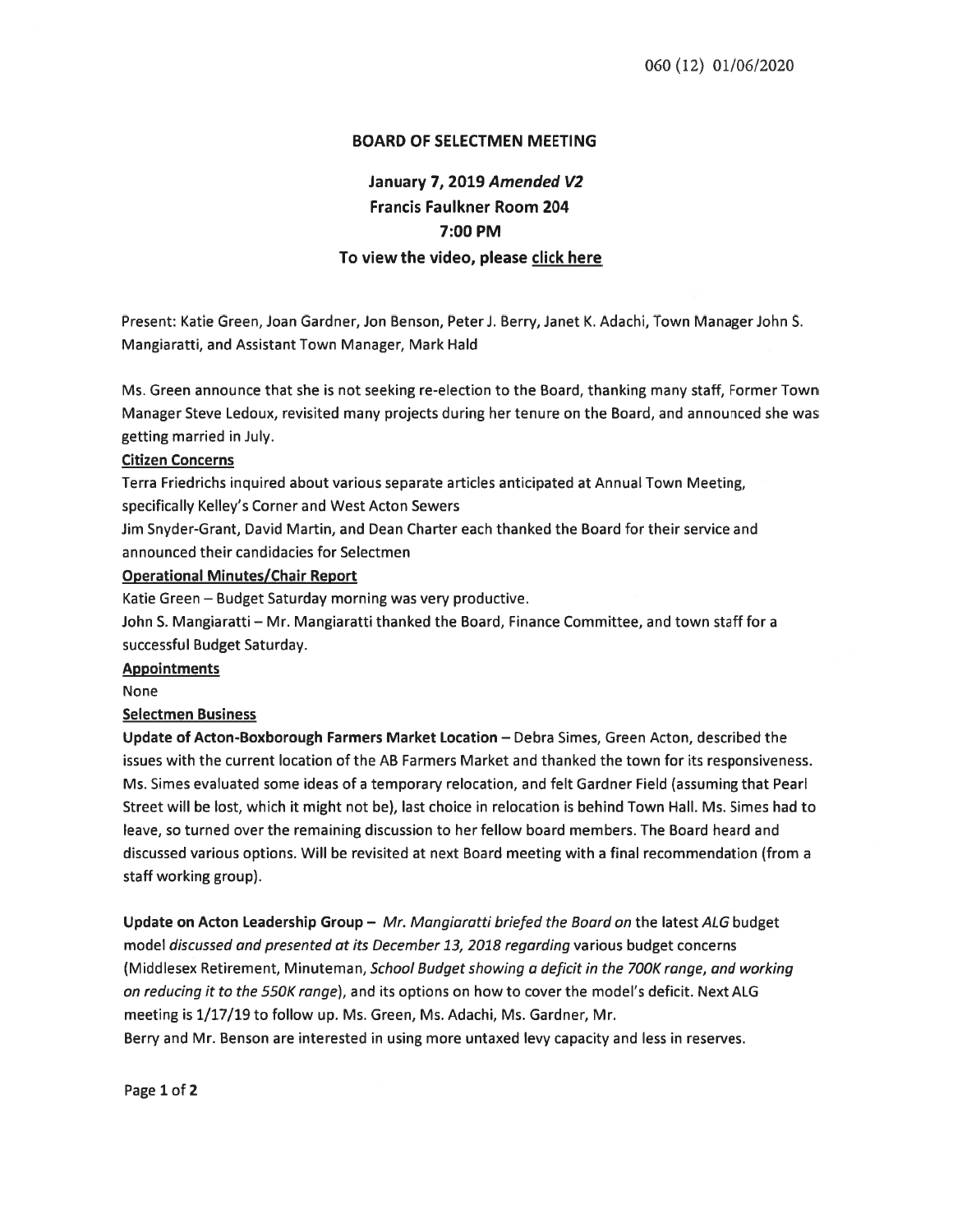# Consent Agenda

Ms. Adachi moved to accep<sup>t</sup> consent items 3-14, Ms. Gardner seconds. All Ayes 5-0